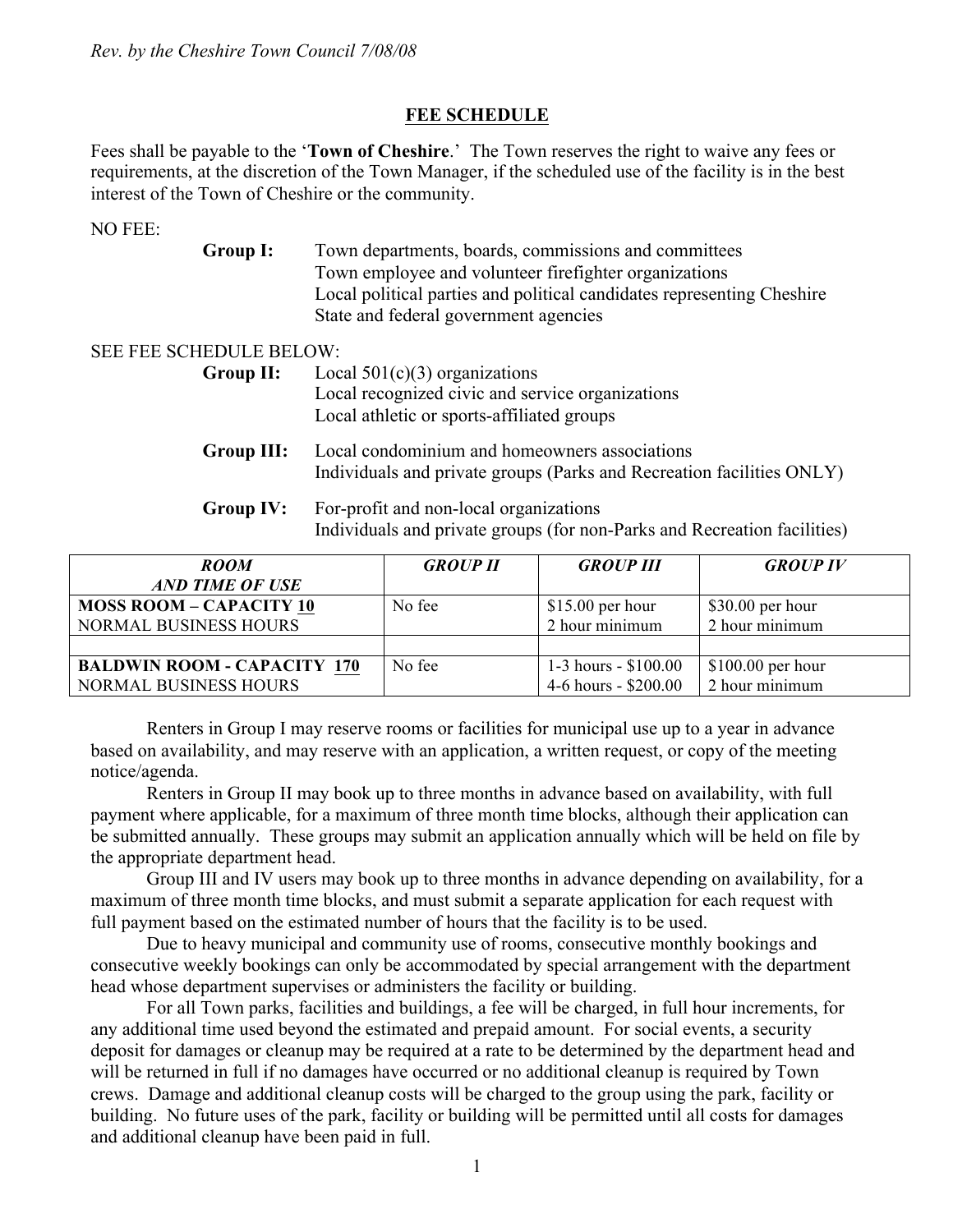# **REGULATIONS FOR USE OF LIBRARY MEETING ROOMS**

1. A Certificate of Insurance naming the Town of Cheshire as an additional insured must be provided by all organizations in Group II, Group III and Group IV. Group II users may file an annual Certificate of Insurance.

2. No groups larger than the maximum occupancy per Fire Code will be permitted in any room.

3. No material may be affixed to wall surfaces without prior permission.

4. The Mary Baldwin Room (170 persons) and the Evelyn Moss Room (10 persons) may be scheduled for use during the hours the Library is open to the public.

5. Adults 25 and older may reserve meeting rooms.

6. Non-weather related cancellations must be made to the appropriate department at least one business day prior to the date and time reserved

7. Weather related cancellations must be made prior to 2:00 p.m. on weekdays. For weekend events, renters must call the facility representative by 2:00 p.m. on the Friday before the event if inclement weather is threatening the event to make arrangements in the case of a cancellation and at least three

(3) hours prior to an event's start time on weekends in accordance with the weekend arrangement procedures made at the time of reservation. If no notice of cancellation is given, 50% of the full rental fee will be charged.

8. Attendance at all meetings is open to the general public and may not be limited to group's members or express individuals.

9. The group is responsible for setting up the room, returning the room to its original condition and complete cleanup afterward.

10. No custodian is available.

11. Refreshments may be served in the Mary Baldwin Room, but no kitchen facilities are available.

12. Alcoholic beverages may not be served.

13. Meeting rooms are available for use only when the Library is open to the public.

14. All meetings must end 15 minutes before the Library closing time

15. The group is responsible for maintaining order during its meeting or program such that it does not disturb the normal operations of the Library.

16. Library staff may require access to the room in use in order to obtain materials.

17. Damage, which is considered more than normal wear, shall be repaired by the Library and charged to the group using the room at the time the damage occurred.

18. The Library reserves the right to refuse bookings to any group that fails to comply with these stated policies.

19. Group participants shall use parking spaces that do not hinder the normal operations of the library. These parking spaces are available behind Christ Community Church (120 Main Street).

20. The Library is not responsible for equipment, supplies, material or other items owned and/or used by a group or individuals in the Library.

Violations of any item(s) listed in these REGULATIONS may result in cancellation of future reserved dates and suspension of any use of a park, facility or building for up to one (1) year. Any appeals of cancellation and/or suspension must be referred to the Town Manager.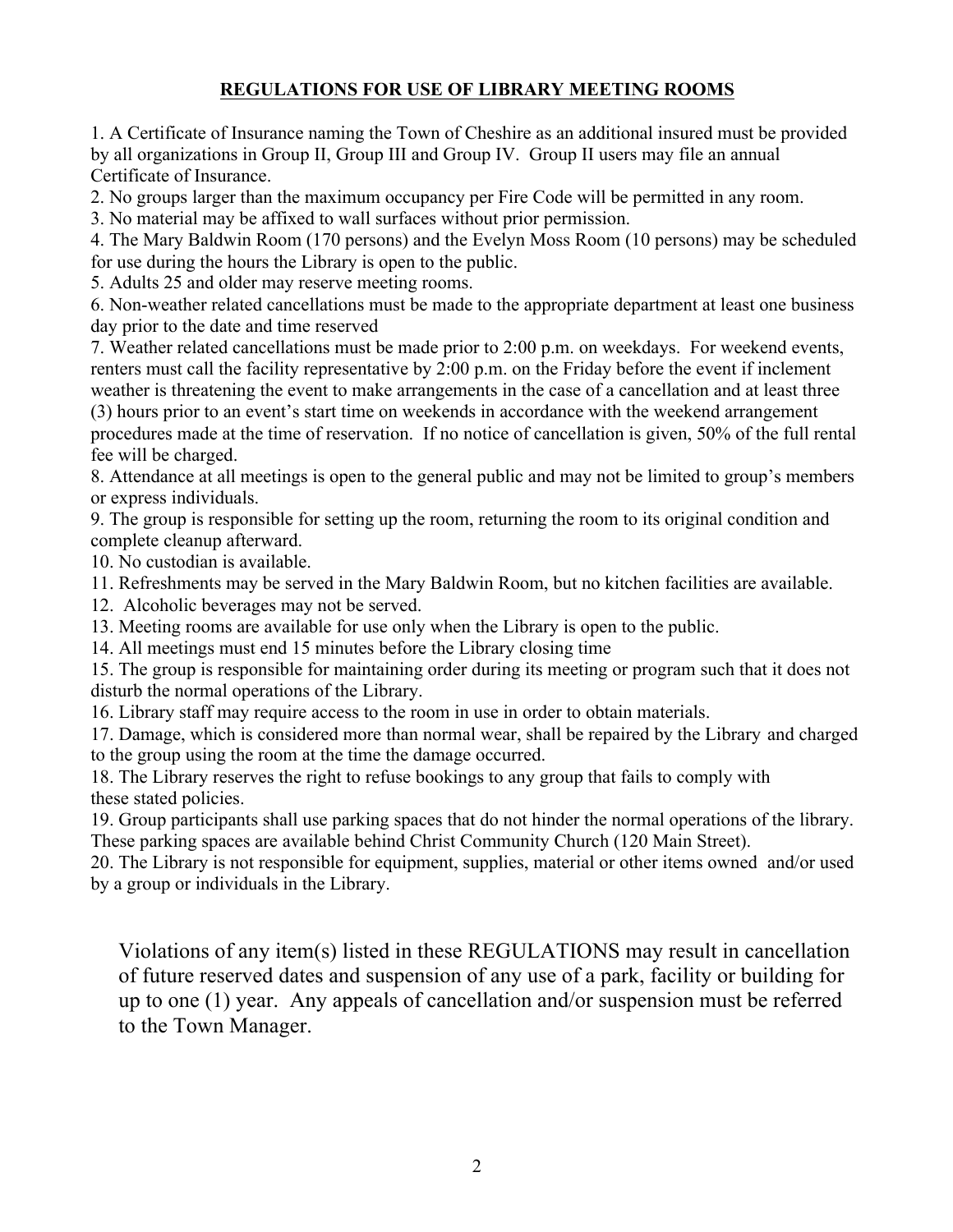### **FEE WAIVER**

In recognition of the valuable contributions made to the Town of Cheshire by many local organizations, this policy allows for the Town Manager to waive building use fees for such organizations. If your organization has a program or service that provides a direct benefit to the Town of Cheshire, please describe below so that a fee waiver may be considered for this rental application. The contact person indicated will be notified of the waiver decision.

\_\_\_\_\_\_\_\_\_\_\_\_\_\_\_\_\_\_\_\_\_\_\_\_\_\_\_\_\_\_\_\_\_\_\_\_\_\_\_\_\_\_\_\_\_\_\_\_\_\_\_\_\_\_\_\_\_\_\_\_\_\_\_\_\_\_\_\_\_\_\_\_\_\_\_\_\_\_

\_\_\_\_\_\_\_\_\_\_\_\_\_\_\_\_\_\_\_\_\_\_\_\_\_\_\_\_\_\_\_\_\_\_\_\_\_\_\_\_\_\_\_\_\_\_\_\_\_\_\_\_\_\_\_\_\_\_\_\_\_\_\_\_\_\_\_\_\_\_\_\_\_\_\_\_\_\_

Fee waiver requested in recognition of (please describe):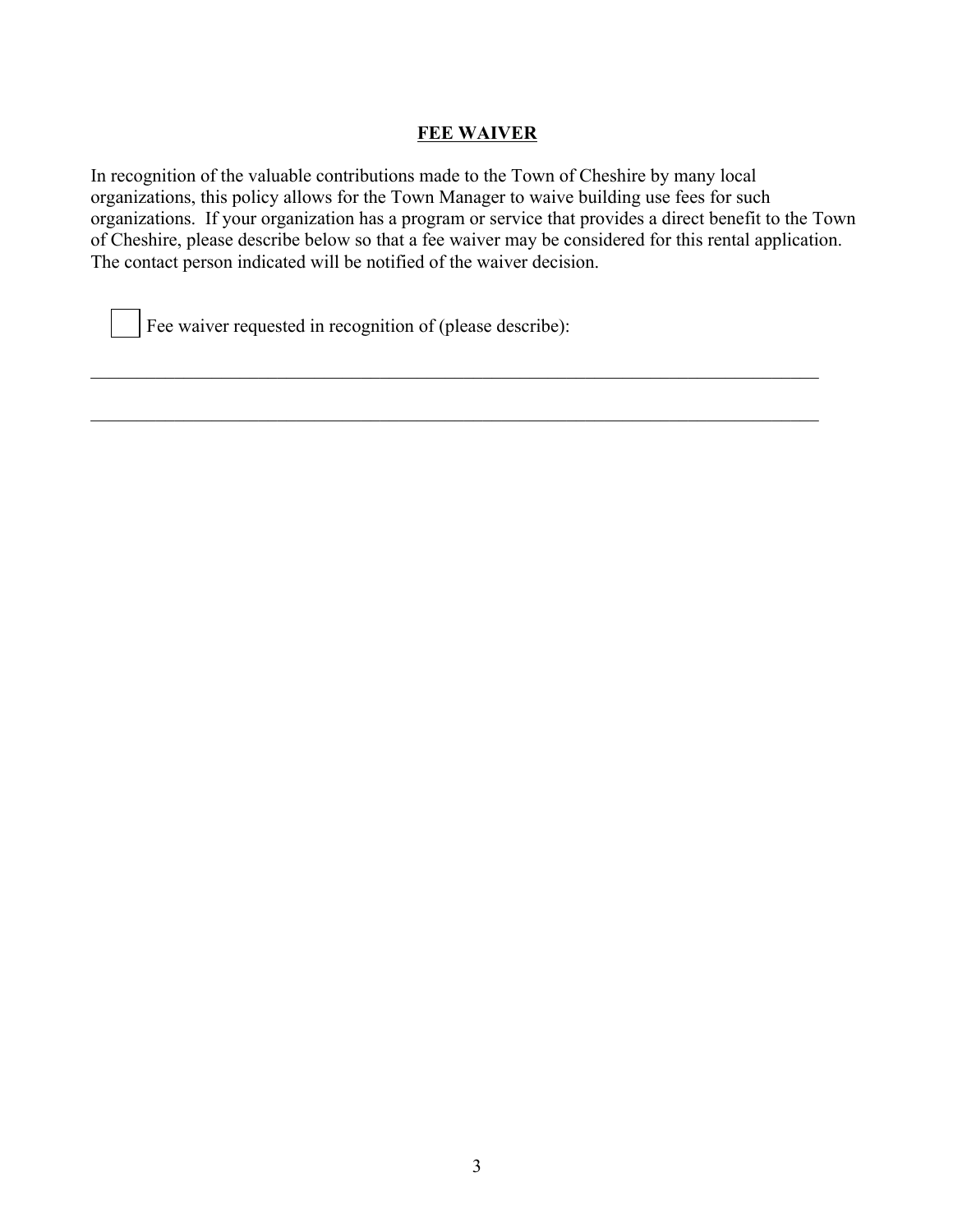### **INDEMNIFICATION**

I/We hereby agree to, at all times, indemnify and save harmless the Town of Cheshire, its agents, employees, and public officials from and against all damages, judgments, legal fees, expenses and claims which the Town of Cheshire, its agents, employees and officials may suffer because of the use of Town of Cheshire facilities by the organization indicated on this application, except when injury or damage directly results from negligence solely of the Town of Cheshire, its agents, employees, or officials. The existence of insurance shall in no way limit the scope of this indemnification.

I/We have read and understand the rules and regulations established by the Town of Cheshire on the use of public facilities and agree to comply with said rules and regulations.

I/We further agree to be responsible for the payment of the fees as shown and any and all additional costs or fees incurred by us in complying with the aforementioned rules and regulations.

| Applicant's Signature    | Date |  |  |
|--------------------------|------|--|--|
| Applicant's Name (print) |      |  |  |

Name of Organization

| Monday - Thursday                               | 9:00 am $-$ 8:30 pm  |
|-------------------------------------------------|----------------------|
| Friday - Saturday                               | $9:00$ am - 5:00 pm  |
| Saturdays- July & August                        | $9:00$ am $-1:00$ pm |
| Sundays (Nov 2015-Mar 2016) 1:00 pm $-$ 5:00 pm |                      |

**Library Hours: Retain one copy for your files** and return a signed copy to: Cherie Stenson Cheshire Public Library 104 Main Street Cheshire, CT 06410 Phone: 203-272-2245 ext. 33017 Fax: 203-272-7714 cstenson@cheshirelibrary.org

Date Received / Initials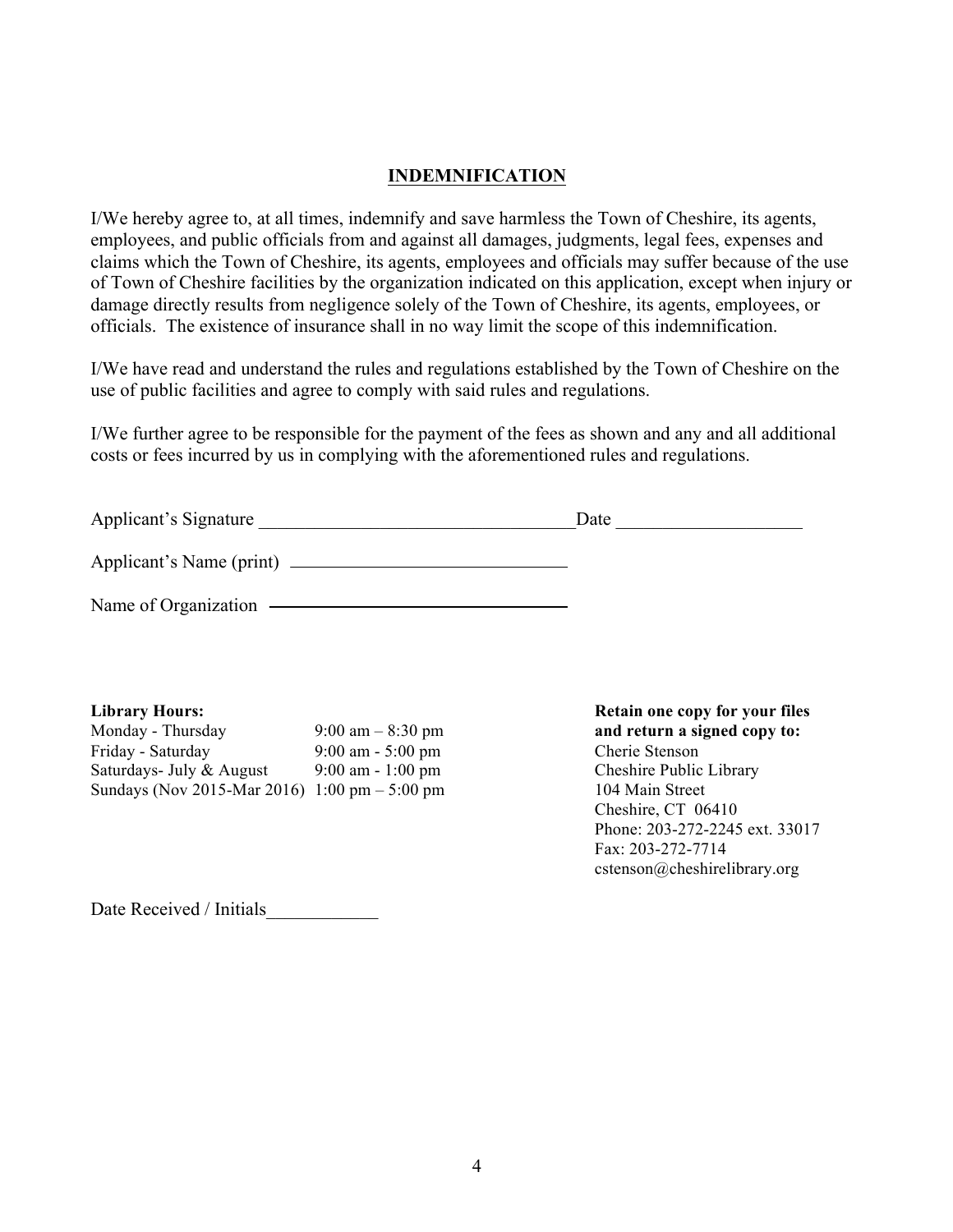## **GUIDELINES**

- I. Priority for meeting room use is:
	- 1. Library sponsored programs and functions
	- 2. Meetings of official Town Boards and Commissions
	- 3. Civic, cultural and educational organizations open to the public

#### *The Town reserves the right to rearrange or cancel use of meeting rooms.*

- II. Applications must be received at least one (1) week before the event.
- III. Bookings can be made up to three (3) months in advance and may be made for threemonth time blocks. You must reapply at the end of the three month period.
- IV. Equipment available: 120 chairs, 20 tables, lectern, screen, public access system, large screen TV, VCR, DVD. Please request equipment in advance.

#### **The user must provide any other equipment.**

| Library      | Mary Baldwin | 170 people | During hours of        | Parking is limited, please |
|--------------|--------------|------------|------------------------|----------------------------|
| 104 Main St. | Room         |            | Library operation only | park in back of church.    |
|              | Evelyn Moss  | 10 people  | During hours of        | Parking is limited, please |
|              | Room.        |            | Library operation only | park in back of church.    |